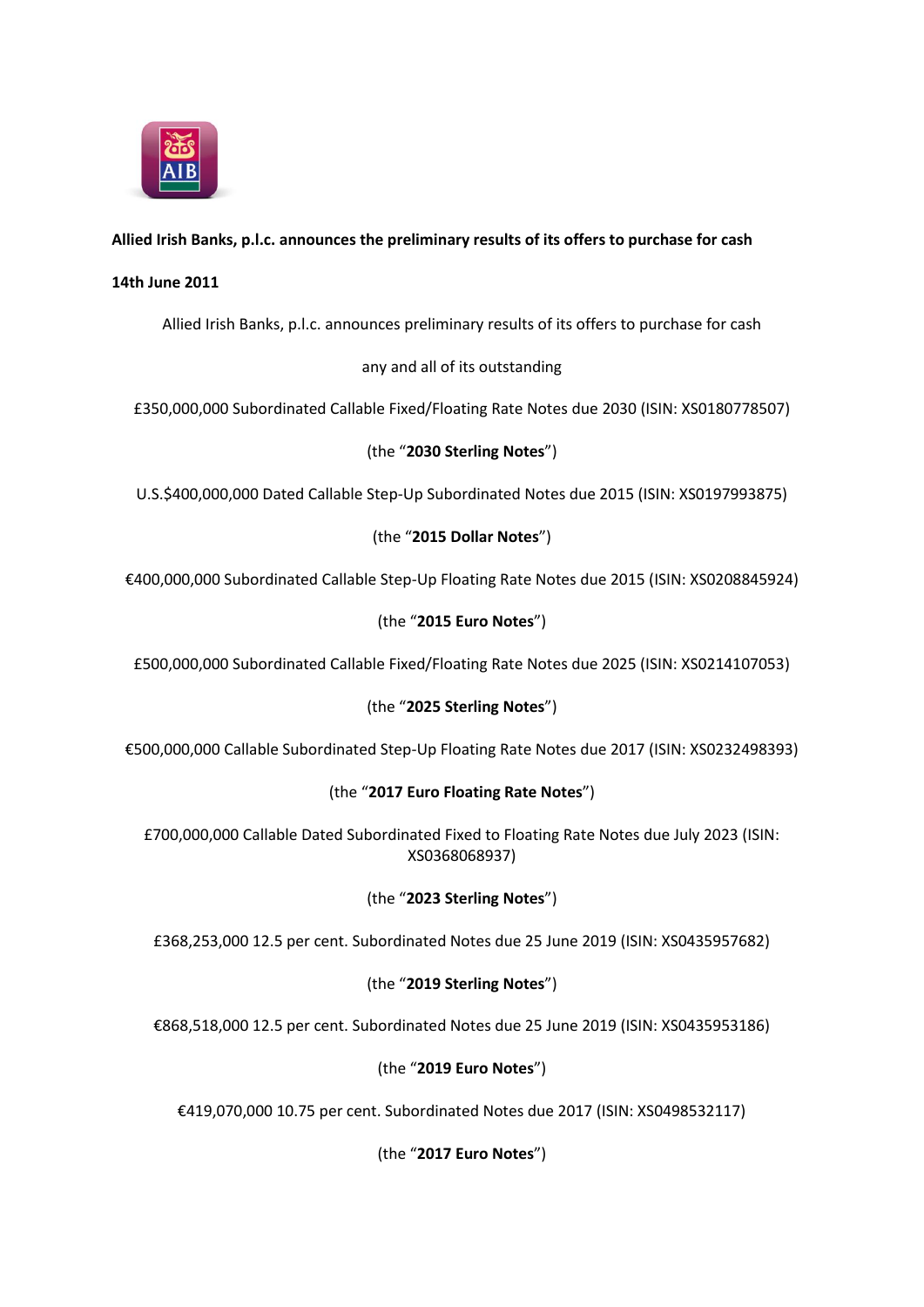U.S.\$177,096,000 10.75 per cent. Subordinated Notes due 2017 (ISIN: XS0498530178)

## (the "**2017 Dollar Notes**")

#### £1,096,645,000 11.50 per cent. Subordinated Notes due 2022 (ISIN: XS0498531069) (the "**2022 Sterling Notes**")

€200,000,000 Perpetual Subordinated Callable Step-Up Notes (ISIN: XS0100325983)

#### (the "**Perpetual Euro Notes**")

£400,000,000 Perpetual Callable Step-Up Subordinated Notes (ISIN: XS0227409629)

#### (the "**Perpetual Sterling Notes**")

€500,000,000 7.50 per cent. Step-Up Callable Perpetual Reserve Capital Instruments (ISIN: XS0120950158)

#### (the "**Perpetual RCIs**")

U.S.\$100,000,000 Subordinated Primary Capital Perpetual Floating Rate Notes (ISIN: IE0000189625) (the "**Perpetual Dollar Notes**" and, together with the 2030 Sterling Notes, the 2015 Dollar Notes, the 2015 Euro Notes, the 2025 Sterling Notes, the 2017 Euro Floating Rate Notes, the 2023 Sterling Notes, the 2019 Sterling Notes, the 2019 Euro Notes, the 2017 Euro Notes, the 2017 Dollar Notes, the 2022 Sterling Notes, the Perpetual Euro Notes, the Perpetual Sterling Notes and the Perpetual RCIs, the "**Notes**")

and

any and all of the outstanding AIB UK I LP €1,000,000,000 Fixed Rate/Floating Rate Guaranteed Non-voting Non-cumulative Perpetual Preferred Securities having the benefit of a subordinated guarantee

of Allied Irish Banks, p.l.c. (ISIN: XS0208105055)

## (the "**AIB UK I PPS**")

AIB UK 2 LP €500,000,000 Fixed Rate/Floating Rate Guaranteed Non-voting Non-cumulative Perpetual Preferred Securities having the benefit of a subordinated guarantee

of Allied Irish Banks, p.l.c. (ISIN: XS0257734037)

## (the "**AIB UK 2 PPS**")

AIB UK 3 LP £350,000,000 Fixed Rate/Floating Rate Guaranteed Non-voting Non-cumulative Perpetual Preferred Securities having the benefit of a subordinated guarantee

of Allied Irish Banks, p.l.c. (ISIN: XS0257571066)

(the "**AIB UK 3 PPS**" and, together with the AIB UK I PPS and the AIB UK 2 PPS, the "**PPS**")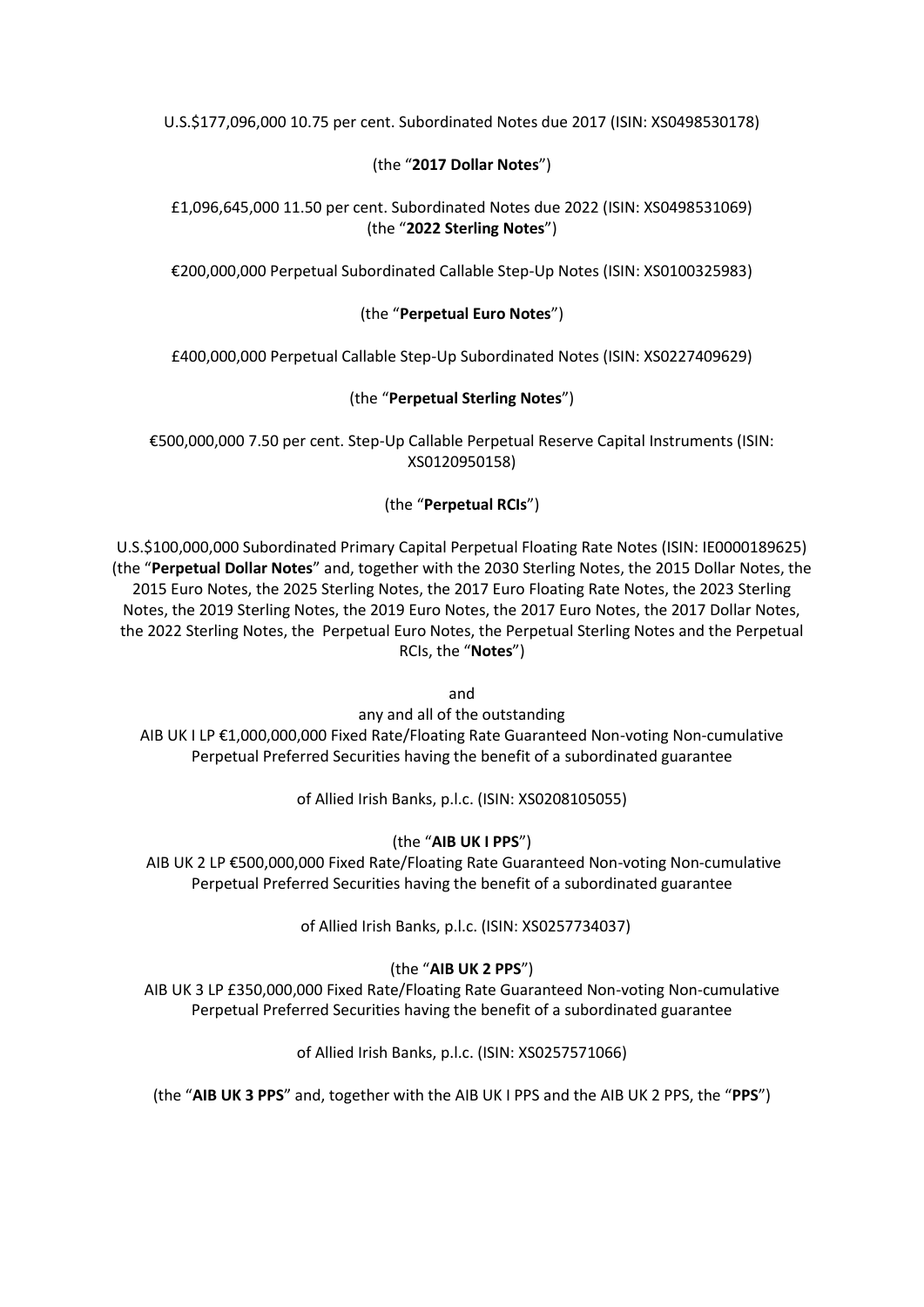On 13 May 2011, Allied Irish Banks, p.l.c. (the "**Bank**") announced that it was inviting all holders of the Notes (subject to the invitation restrictions set out in the Tender and Consent Memorandum (as defined below)) to (i) tender any and all of the Notes for purchase by the Bank for cash, and (ii) consent (the "**AIB Consent Invitation**") to certain modifications of the terms of the Notes (together, the "**AIB Offer**").

The Bank also announced that it was inviting holders (subject to the invitation restrictions set out in the Tender and Consent Memorandum) to tender any and all of the PPS for purchase by the Bank for cash.

In addition on the same date, AIB G.P. No. 1 Limited ("**AIB GP**") announced that it was inviting all holders of the PPS (subject to the invitation restrictions set out in the Tender and Consent Memorandum) to consent (the "**LP Consent Invitation**" and together with the AIB Consent Invitation, the "**Consent Invitations**" and each a "**Consent Invitation**") to certain modifications of the terms of the PPS (together with the Bank's invitation to such holders, the "**LP Offer**" and together with the AIB Offer, the "**Offers**" and each an "**Offer**").

The Offers were made upon the terms and subject to the conditions contained in the tender and consent memorandum dated 13 May 2011 (the "**Tender and Consent Memorandum**").

In conjunction with the invitation to tender any and all of the Notes or PPS, as applicable, each of the Bank (in respect of the Notes) and AIB GP (in respect of the PPS) invited holders of each Series of Notes and PPS (subject to the invitation restrictions set out in the Tender and Consent Memorandum) to consider, and, if thought fit, pass, the relevant Extraordinary Resolution (each an "**Extraordinary Resolution**") in relation to certain modifications of the terms of each Series of the Notes and/or PPS (and the guarantees in respect of the PPS) as further described in the Tender and Consent Memorandum.

This announcement is made in accordance with the Tender and Consent Memorandum. Capitalised terms used and not otherwise defined in this announcement have the meaning given in the Tender and Consent Memorandum.

The Bank hereby announces the provisional aggregate nominal amount of each Series of Notes (other than the 2015 Euro Notes, the 2023 Sterling Notes and the 2017 Euro Notes, together the "**Delayed Settlement Notes**") and PPS validly tendered pursuant to the relevant Offer as set out in the table below.

| <b>Description of the Notes</b>                                                          | Common code/ISIN | Outstanding<br>prior to<br>settlement of the tendered<br><b>AIB Offer</b> | <b>Provisional aggregate</b><br>nominal amount nominal amount of<br><b>Notes validly</b> |
|------------------------------------------------------------------------------------------|------------------|---------------------------------------------------------------------------|------------------------------------------------------------------------------------------|
| £350,000,000 Subordinated<br>Callable Fixed/Floating Rate Notes XS0180778507<br>due 2030 | 018077850/       | £145,000                                                                  | £145,000                                                                                 |
| U.S.\$400,000,000 Dated Callable<br>Step-Up Subordinated Notes due                       | 019799387/       | U.S.\$39,316,000 U.S.\$38,359,000                                         |                                                                                          |
| 2015                                                                                     | XS0197993875     |                                                                           |                                                                                          |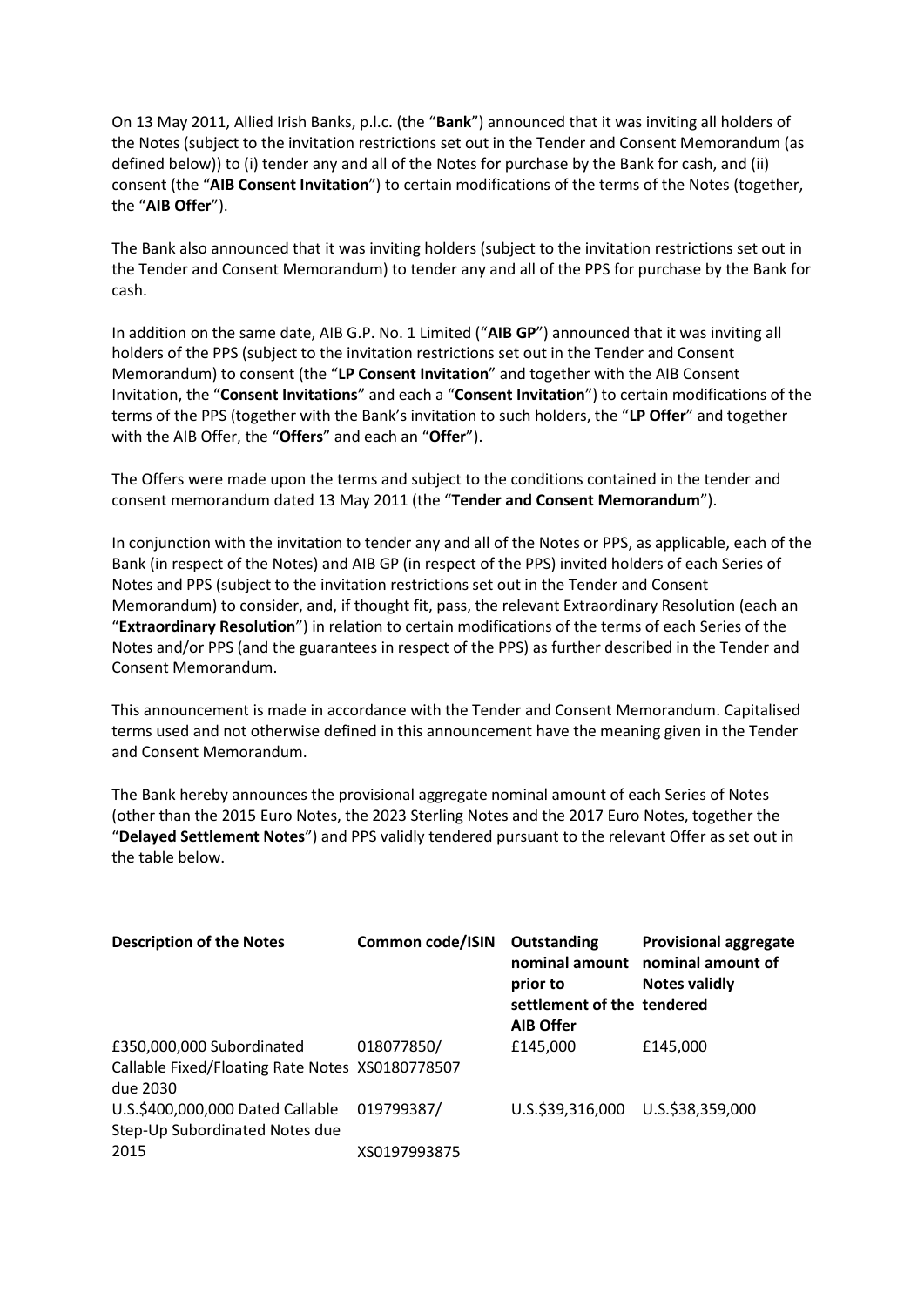| £500,000,000 Subordinated<br>Callable Fixed/Floating Rate Notes XS0214107053<br>due 2025         | 021410705/                 | £1,261,000                     | £125,000     |
|--------------------------------------------------------------------------------------------------|----------------------------|--------------------------------|--------------|
| €500,000,000 Callable<br>Subordinated Step-Up Floating                                           | 023249839/<br>XS0232498393 | €75,215,000                    | €49,930,000  |
| Rate Notes due 2017                                                                              |                            |                                |              |
| £368,253,000 12.5 per cent.<br>Subordinated Notes due 25 June<br>2019                            | 043595768/<br>XS0435957682 | £215,963,000                   | £41,103,000  |
| €868,518,000 12.5 per cent.<br>Subordinated Notes due 25 June<br>2019                            | 043595318/<br>XS0435953186 | €628,448,000                   | €588,498,000 |
| U.S.\$177,096,000 10.75 per cent.<br>Subordinated Notes due 2017                                 | 049853017/                 | U.S.\$108,105,000 \$93,510,000 |              |
|                                                                                                  | XS0498530178               |                                |              |
| £1,096,645,000 11.50 per cent.<br>Subordinated Notes due 2022                                    | 049853106/                 | £385,344,000                   | £384,294,000 |
|                                                                                                  | XS0498531069               |                                |              |
| €200,000,000 Perpetual<br>Subordinated Callable Step-Up<br><b>Notes</b>                          | 010032598/<br>XS0100325983 | €53,793,000                    | €53,515,000  |
| £400,000,000 Perpetual Callable                                                                  | 022740962/<br>XS0227409629 | £58,608,000                    | £58,558,000  |
| Step-Up Subordinated Notes<br>€500,000,000 7.50 per cent. Step-<br>Up Callable Perpetual Reserve | 0120950515/                | €240,435,000                   | €229,494,000 |
| <b>Capital Instruments</b>                                                                       | XS0120950158               |                                |              |
| U.S.\$100,000,000 Subordinated<br><b>Primary Capital Perpetual Floating</b>                      | 001056093/                 | U.S.\$100,000,000 \$98,980,000 |              |

IE000018962

Rate Notes

| <b>Description of the PPS</b>                                                                                                           | <b>Common code/ISIN Outstanding</b> | nominal amount<br>prior to<br>settlement of the<br>LP Offer | <b>Provisional aggregate</b><br>nominal amount of<br><b>PPS validly tendered</b> |
|-----------------------------------------------------------------------------------------------------------------------------------------|-------------------------------------|-------------------------------------------------------------|----------------------------------------------------------------------------------|
| AIB UK I LP €1,000,000,000 Fixed<br>Rate/Floating Rate Guaranteed<br>Non-voting Non-cumulative<br><b>Perpetual Preferred Securities</b> | 020810505/<br>XS0208105055          | €191,398,000                                                | €187,390,000                                                                     |
| AIB UK 2 LP €500,000,000 Fixed<br>Rate/Floating Rate Guaranteed<br>Non-voting Non-cumulative                                            | 025773403/<br>XS0257734037          | €95,041,000                                                 | €94,624,000                                                                      |
| <b>Perpetual Preferred Securities</b><br>AIB UK 3 LP £350,000,000 Fixed<br>Rate/Floating Rate Guaranteed                                | 025757106/                          | £36,728,000                                                 | £36,181,000                                                                      |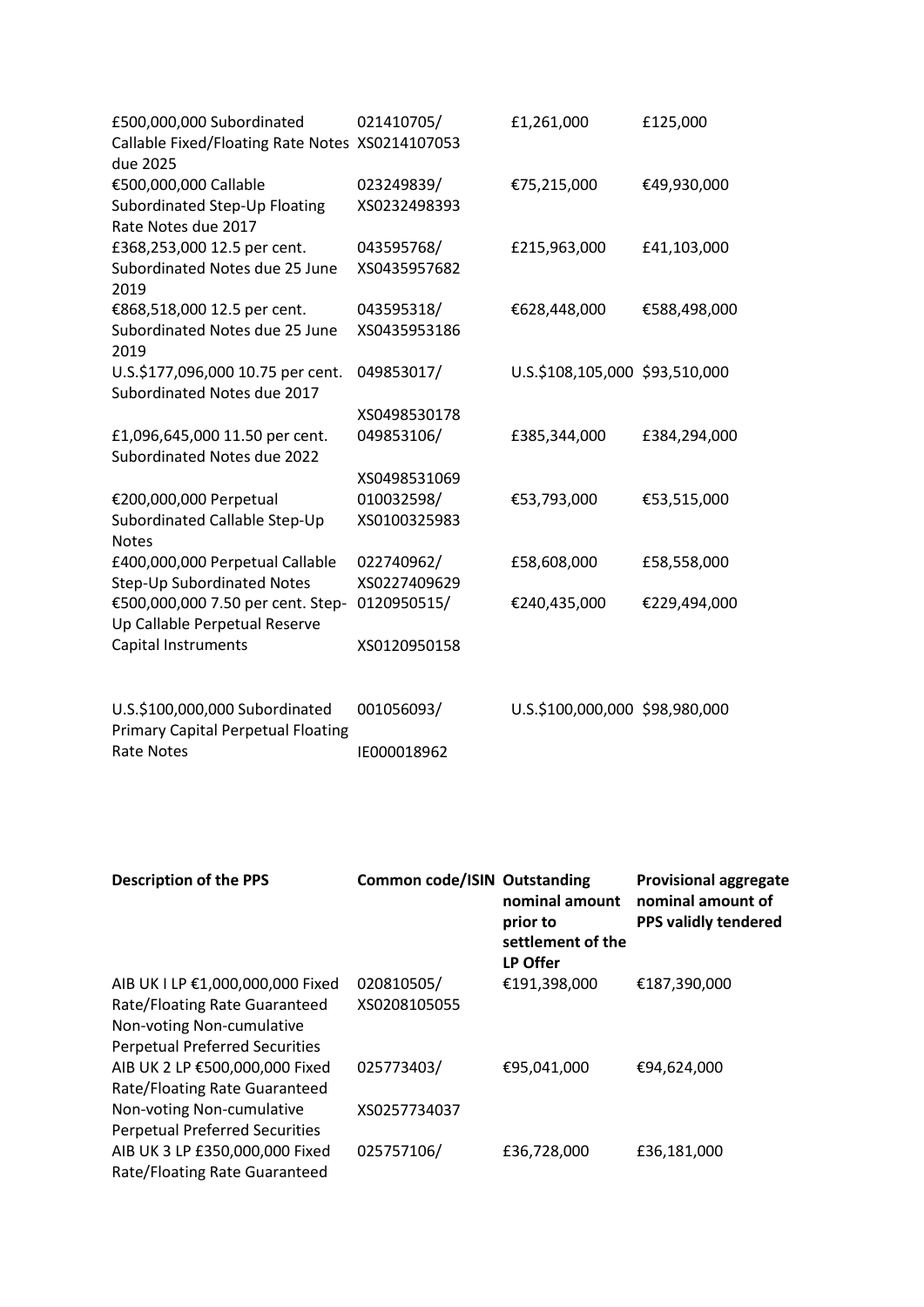Non-voting Non-cumulative Perpetual Preferred Securities XS0257571066

The provisional aggregate nominal amount of all Notes and PPS validly tendered is in excess of 86 per cent. of the aggregate outstanding nominal amount such Notes and PPS which the Bank offered to purchase pursuant to the Offers. The Bank expects to generate approximately €1.6 billion of Core Tier 1 capital following completion of the Offers.

As soon as reasonably practicable after conclusion of the Meetings on Thursday, 16 June 2011, (A) the Bank expects to announce whether (i) it accepts for purchase Notes or PPS validly tendered in the relevant Offer and the aggregate nominal amount (if any) of Notes or PPS of each Series accepted for purchase, and (ii) the Extraordinary Resolutions (in relation to the Notes other than the Delayed Settlement Notes) have been passed, and (B) AIB GP expects to announce whether the Extraordinary Resolutions (in relation to the PPS) have been passed.

Payment of the Purchase Price in respect of Notes (other than the Delayed Settlement Notes) and PPS validly tendered in the relevant Offer and accepted for purchase is expected to be made on Friday, 17 June 2011.

The Bank expects to announce the provisional aggregate nominal amount of each Series of Delayed Settlement Notes validly tendered pursuant to the AIB Offer on Thursday, 21 July 2011.

#### **GENERAL**

Holders are advised to read carefully the Tender and Consent Memorandum for full details of, and information on, the Offers. Requests for information in relation to the Offers should be directed to the Dealer Manager:

> **THE DEALER MANAGER J.P. Morgan Securities Ltd.** 125 London Wall London EC2Y 5AJ

> > United Kingdom

For information by telephone:

+44 (0) 20 7779 2468

Attention: Ryan O'Grady – FIG Syndicate

Email: ryan.ogrady@jpmorgan.com

For information by telephone:

+44 (0) 20 7777 1333